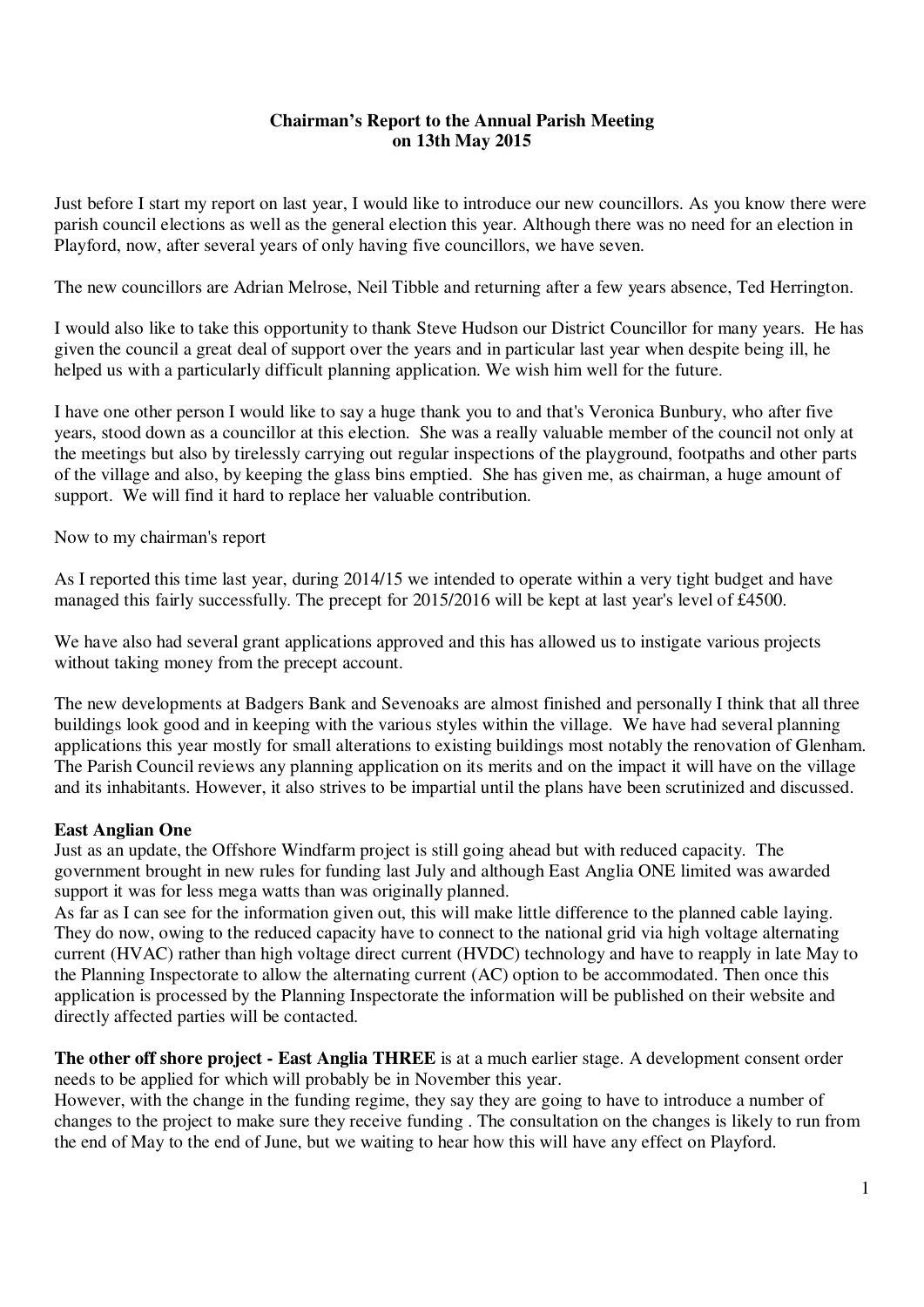## **Highways**

The issue of the verge and hedge cutting on Butts Road and other roads around the village is always an ongoing problem. This year, due to the excessive amount of rain we had in the autumn and early winter the main problem is the wear and erosion of the margins between the tarmac and the verges. The highways department has inspected Butts Road and has declared that they are not significantly damaged to list them for repair at the moment. Much of the damage can be attributed to large agricultural vehicles having to pull to one side to allow cars to pass. The parish council has contacted all the relevant farmers and we have to thank John Fenton and Ralph for attending an informal meeting with councillors where our concerns were discussed. I think that there is now some understanding of the other parties' worries.

#### **Auction**

Early in 2014 I was approached by a lady in Hampshire who had found five original paintings by Geoffrey Buckingham Pocock who was Anne Airy's husband. All the paintings were of scenes around Playford. After consultation with SALC about whether the PC could purchase the paintings, I bought them personally and arranged with the PC an auction which took place in June. It proved very successful and after costs the council received a grand total of £810.

#### **Projects**

During this year, the village sign and notice board have been renovated. Jerry Hearle has made a new notice board with glass doors which works very well and there has been no sign of condensation during the winter. Titchmarsh and Goodwin who originally carved the village sign were approached to see if they would renovate it. They do not actually take on this sort of work, but one of their employees, Paul, said he would take on the task if we donated £50 to the children's hospice. As it turned out the sign was in a much worse state than he or we thought. He spent a good deal of time on it as it was very rotten in places. However, it is now back in position and we donated £100 to the charity as it had been a much more time consuming job than originally thought. As much of the rot seems to have been caused by it being under the tree, we asked Jerry to put a small roof-like structure over the top to deflect the water. We also need someone to apply teak oil to it once a month to protect it so if anyone would like to volunteer we will provide the teak oil????

We have also bought a new bench for the triangle and have remembered Geoffrey Buckingham Pocock with a plaque on the back, and a new sand bin. Originally money for these projects was allocated from the money raised by the auction but subsequently we applied for and received a grant of £891.00 via Steve Hudson from the Enabling Communities fund.

We also, finally, managed to get the sand bins replaced which the council grass cutter had demolished two years ago.

#### **Future projects**

Through the Outdoor Playspace scheme project we have been promised £1408.46 because of the building of the three new houses in the village. After a great deal of debate and consultation the PC has decided the best use for this would be a single basket ball unit as the money has to be spent on play equipment and not sports. Initially we were going to use the boules pitch as the hard area and position the net just outside the edge. However, there has been opposition to this by the boules club as they think that using it to run and bounce the ball would harm the surface.

This brought the project to a halt as we did not have the funds to provide another hard area. However, again Steve Hudson came to the rescue again and in March we applied for and received a further grant of £1000 to put down a new surface. We are at the moment waiting for the outdoor play space scheme to come back to us approving the new site which is between the fence and the goal, with the post being at the hall end facing towards the road.